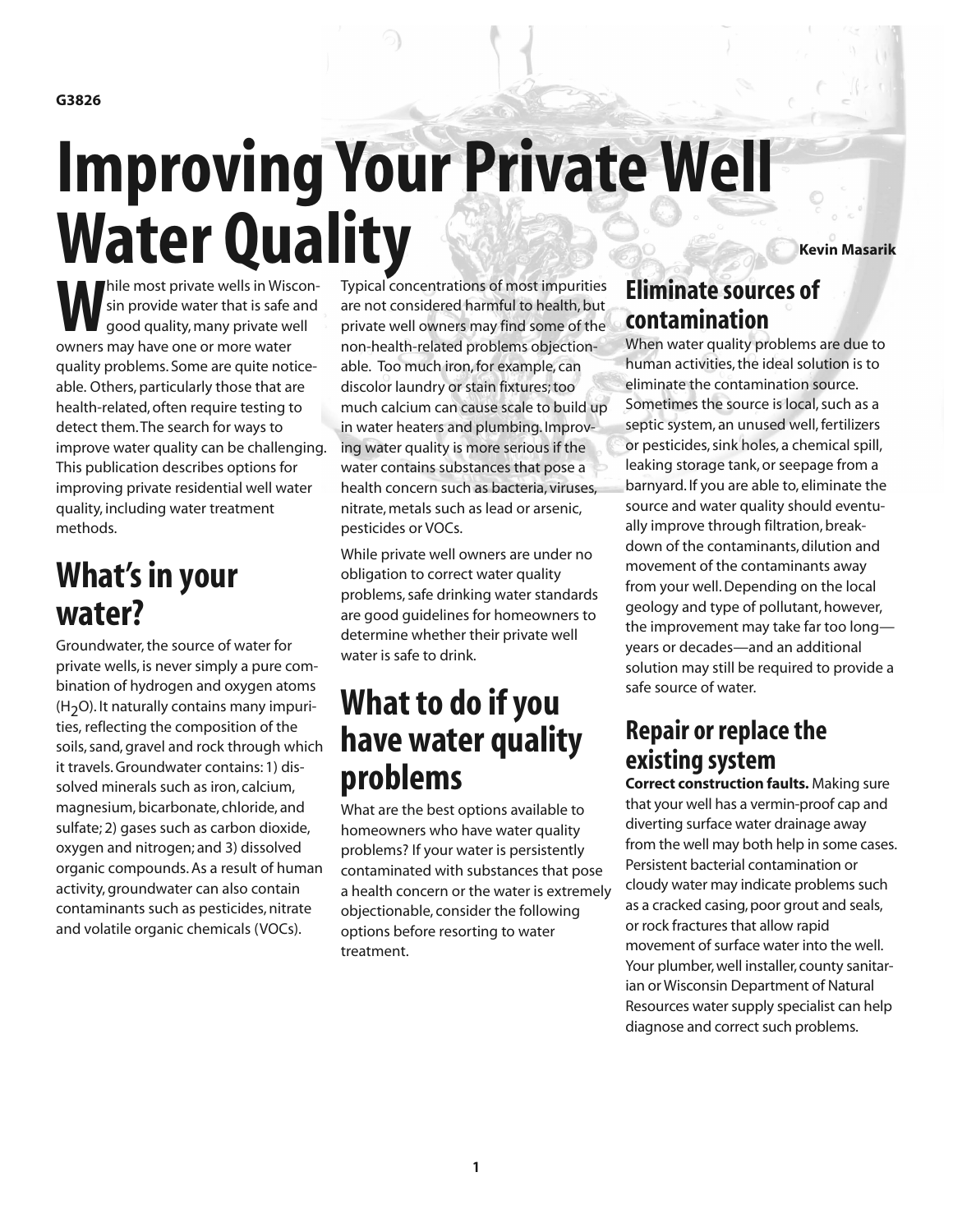**Install a new private well or reconstruct an existing well.**Constructing a new well or reconstructing an existing one may improve drinking water quality when problems are related to land use or limited to a certain part of an aquifer.You may have to change the well location. More likely, you will need to drill and case the existing well to a different depth where the aquifer is less contaminated, or drill into a different, uncontaminated aquifer. It is important to point out that installing a new well does not guarantee better water quality.While you solve one water quality problem, you may exchange it for another.Deeper wells,for instance, may be less influenced by local land-use activities but are more likely to contain higher concentrations of substances such as iron and manganese,which can cause aesthetic problems.

## **Connect to a public water supply**

In some cases, connecting to a public water system is less expensive in the long run than installing a new well. Public wells generally are located and drilled in aquifers where contamination is less likely.New municipal wells must submit a wellhead protection plan to protect the well's recharge area. In addition, municipal water supplies are required to be regularly tested and to meet state and federal water quality standards.

## **Develop a community water** system

If a cluster of private wells develops water quality problems, homeowners may find it less expensive to drill a single new well for all the homes rather than have each homeowner pursue an individual solution. This option should contain some sort of legal arrangement among homeowners in case of property transfer,well testing or problems that require maintenance.

## **Install a water treatment system**

It is important that homeowners realize that no single water treatment system is capable of treating all water quality problems, and that all systems have limitations. You need to match the treatment system to the specific water quality problem(s) you want to remove. Before buying a treatment system, have a chemical analysis of your water performed at a state certified laboratory and then ask several dealers for estimates on systems to remove the *type* and *amount* of contaminant(s) found in your water.

Proper care and routine maintenance are critical to ensuring the device continues to work properly. Weigh all the costs, including that of electricity to operate the device and maintenance costs associated with upkeep or replacement of filters. Remember that the claims of manufacturers and dealers may not always accurately describe what the system will do.

In addition, some systems may require pretreatment of the water for the device to function properly.You can often lease a unit initially to determine whether it performs properly.Wisconsin has established a product approval program for home water treatment devices.Be certain that the unit you purchase or lease has been approved by the Wisconsin Department of Commerce. If you are not sure, request a copy of the approval letter from the installer or manufacturer.

# **Understanding water treatment technology**

Water treatment devices generally fall into two categories:**point-of-use** and **point-of-entry**. Point-of-use devices are for problems limited to specific uses, such as drinking, since the cost to treat all the water in the house is generally prohibitive. Point-of-entry devices are capable of treating all of the water that is distributed throughout the house.The following is a brief overview of some common water



treatment technologies, how they work and the water quality problems they are designed to treat.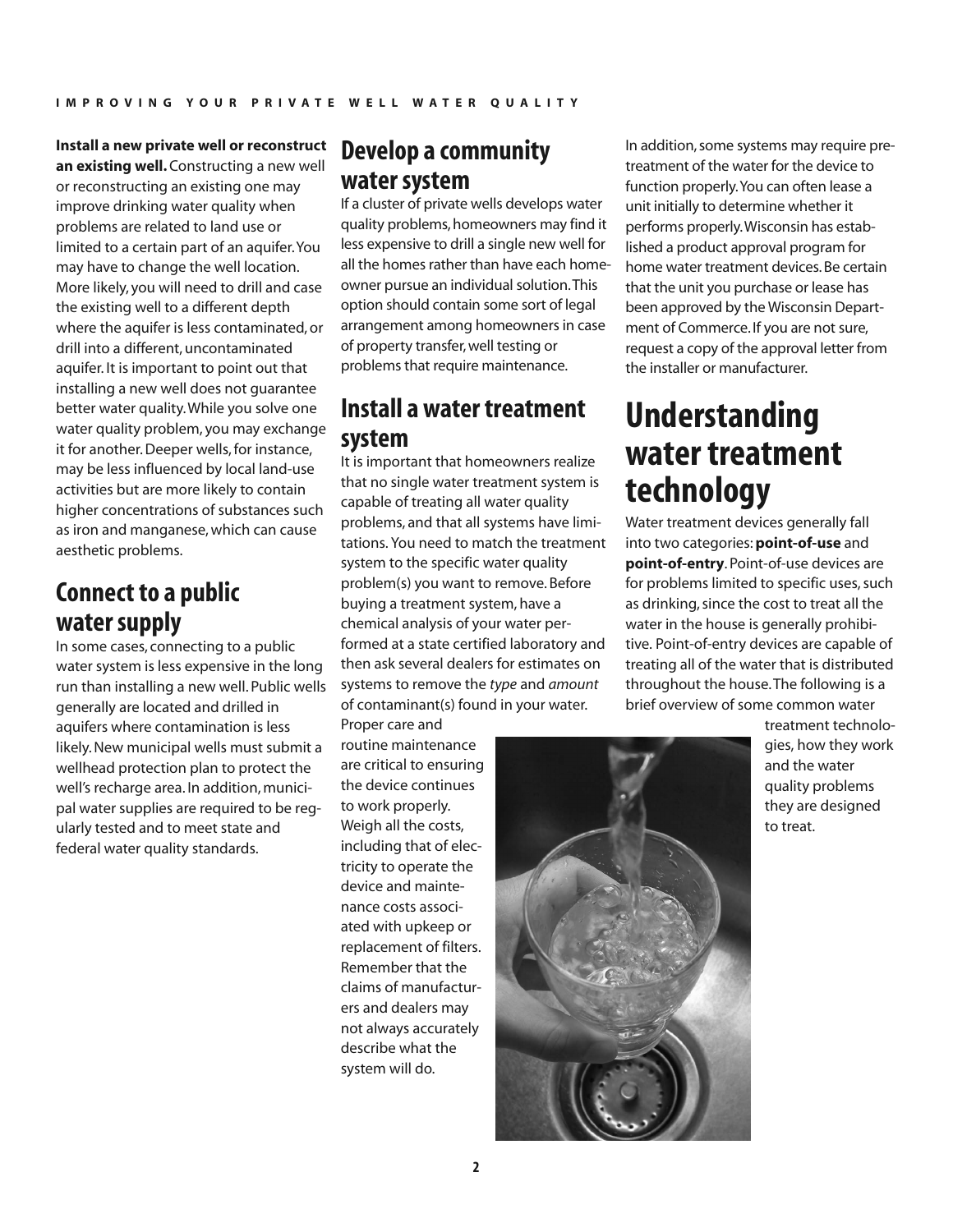## **Aeration**

Aeration introduces air into water to reduce the concentration of certain dissolved gas contaminants like VOCs, hydrogen sulfide and radon.When air is injected into the water the dissolved gas is released into the atmosphere; the contaminant must be vented to the outside atmosphere to prevent exposure to hazardous substances.Aeration is also a method of oxidation and can be used in conjunction with a particle filter to treat iron and manganese problems (see also "Oxidation").

## **Activated carbon**

Activated carbon or charcoal filters are very popular.The carbon particles contain countless miniscule pores and channels. As water passes through the channels, particles and some types of contaminants are trapped or sorbed by the carbon. Carbon filters remove many general taste and odor problems.They can also be effective at removing some health-related organic and inorganic compounds, including certain pesticides.They do not effectively remove contaminants such as arsenic, nitrate or bacteria.

Activated carbon filters are very versatile and come in many sizes and designs;the design greatly influences how well they work and how much water they can treat before they need to be replaced. Some units fit on kitchen faucets and treat a relatively small amount of water before their effectiveness is reduced.Thus, you must change such filters frequently.Units that fit under the sink are designed to treat larger quantities of water. Still others are designed to treat all water coming into the home.

Carbon filters present three problems. First,while you will notice when the filter stops removing an odor-producing compound, such as hydrogen sulfide, other contaminants are not as easily detected.As a result, you can't always be certain when a carbon filter is working effectively without testing it. Second, drinking water that passes through a filter that has been used for too long can end up being worse than drinking unfiltered water.Water flowing through such a filter can harbor high concentrations of contaminants that remain caught in the filter. Finally, if the filter is not used for a period of time, bacteria may develop.Always follow the manufacturer's instructions for operation and maintenance.

## **Anion exchange**

Anion exchange units are generally used to remove nitrate but also remove sulfate, fluoride, bicarbonate and other negatively charged ions called anions.Anion exchange units remove anions such as nitrate or bicarbonate from the water and replace them with chloride. Removing bicarbonate makes water more corrosive (acidic). If sulfate levels are moderate to high, the unit's ability to remove nitrate may be reduced, making frequent monitoring a necessity.

## **Disinfection techniques**

Disinfection devices are designed to kill and/or remove bacteria or viruses.When dealing with bacteria, it is important to use the most effective method for producing safe water. For wells with reoccurring bacteria problems, reconstruction or a new well are the first alternatives unless it is determined that these options are not likely to correct the problem. If you are installing a treatment device to treat a bacterialogically unsafe water supply, you must have prior approval from the Department of Natural Resources, Bureau of Drinking Water and Groundwater.Only chlorination and UV treatment have been approved to treat water in private wells that are unsafe due to bacteria.

**Chlorination.**Households can disinfect water by adding chlorine or hypochlorite (similar to household bleach) through chemical injection.Chlorination requires a proper design that meters the chemical dose and contact time of the disinfection agent with the water.A major problem with chlorination is the potential for hazardous organic chemicals to form when the chlorine reacts with organic molecules in groundwater.Chlorination doesn't remove nitrates or many other compounds, but may oxidize and remove some of the color and odor problems associated with iron and hydrogen sulfide. Using an activated carbon filter after chlorination will remove excess chlorine and many of the chlorine byproducts that form.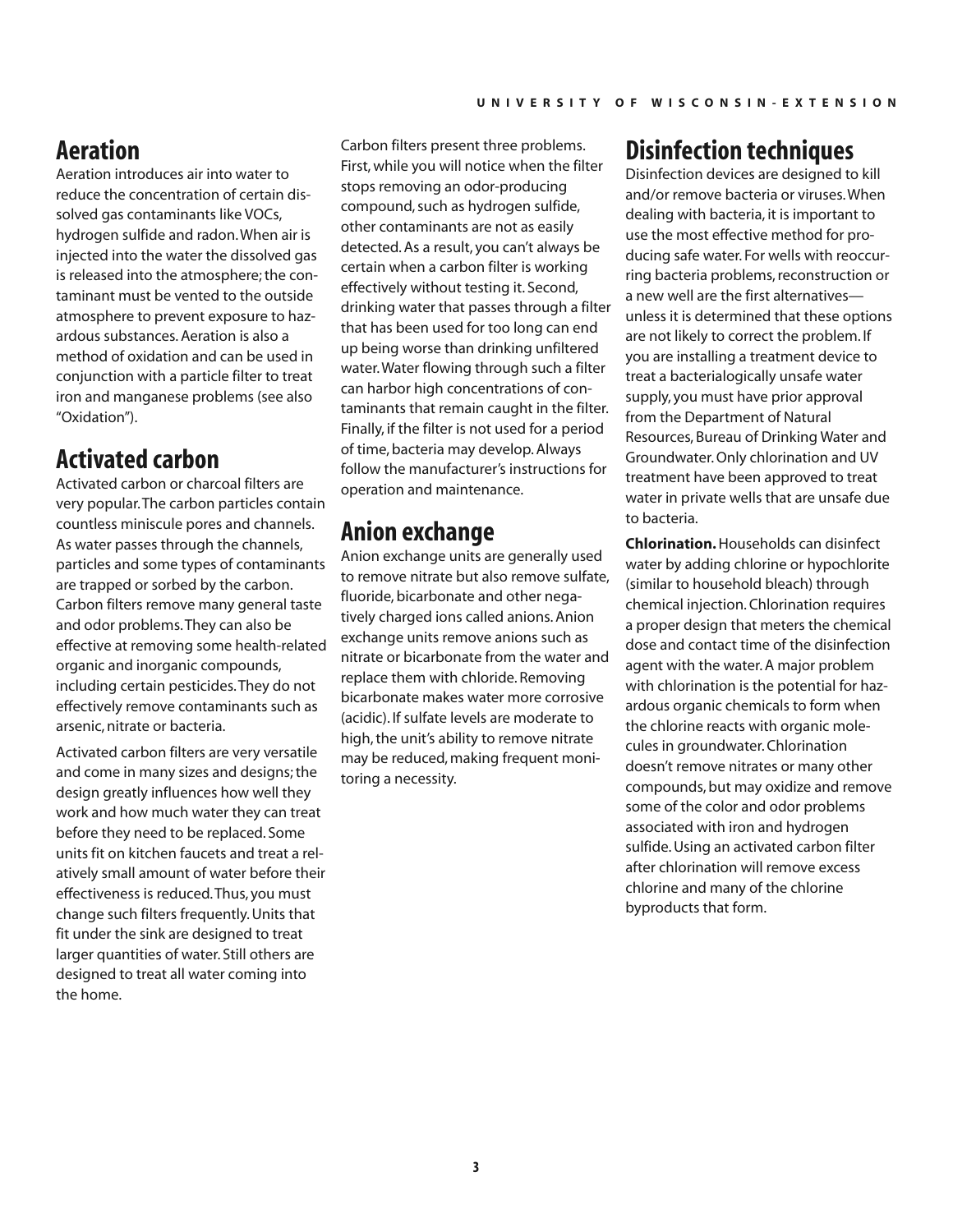**Ultraviolet (UV) light.**Disinfects without the use of chemicals. Kills bacteria, viruses and some cysts on contact with water. The effectiveness of UV light in killing microorganisms is directly related to the light's intensity and exposure time. Depending on the quality of the water, pretreatment is often necessary.Things that block light such as tannins, suspended sediment and turbidity need to be removed prior to UV disinfection.A water softener may be required to prevent scale buildup on the lamp.UV lights lose intensity over time and lamps generally need to be replaced regularly.

#### **Distillation**

Distillation units, or stills, boil water to make steam which is cooled (condensed) and collected as purified water. Most distillation units are batch operation where water is poured in, distilled and stored for later use, but some may operate continuously. Distillation can remove more contaminants than any other single type of treatment, including metals, nitrate and many organic contaminants.

Distillation does have several drawbacks. One is that the process also removes minerals such as calcium and magnesium and can leave water with a bland taste. Secondly, most stills are point-of-use devices because they are only able to treat small amounts of water for drinking and cooking. Third, some stills allow contaminants with a boiling point lower than water—certain pesticides and volatile solvents,for example—to vaporize with the water and recondense with the treated water.A unit called a fractional distiller avoids this problem, but not all distillers are this type.

Maintenance can also can be a problem, depending on the unit's design. Minerals and other contaminants can accumulate in the boiling chamber, interfering with operation.Hard water can quickly clog a distiller.You can clean some units easily by hand,while others are difficult to clean or require washing with a strong acid. Some units also use large amounts of electrical energy.Distilled water is corrosive and must be stored or transported in plastic, glass or stainless steel to prevent it from dissolving unwanted contaminants.

#### **Neutralizers**

Neutralizers treat corrosive (acidic) water by increasing the alkalinity and pH which decreases water acidity. Passing the water through granular calcite (marble, calcium carbonate or lime) is the most common method although some other materials may also be used.Adding calcite may cause scale buildup particularly in the hot water heater.

If your water is very acidic or if you need a high flow rate, you may need a system that adds soda ash (sodium carbonate) or caustic soda (sodium hydroxide).These

> chemicals increase the water's sodium content, which may be less desirable than the increase in calcium that results from use of calcite or lime.

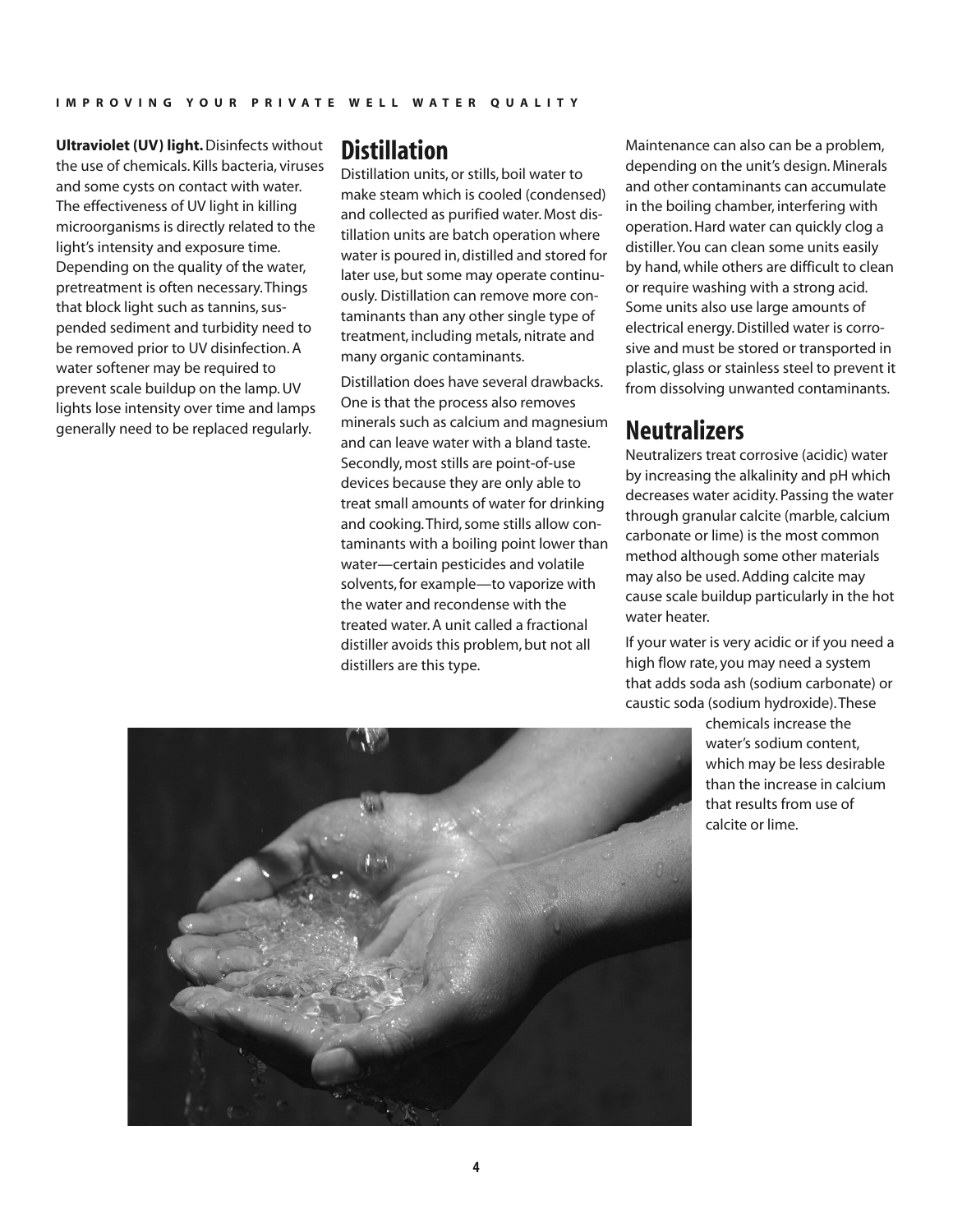## **Oxidation**

Many aesthetic problems associated with taste, odor or color in water are related to reducing conditions within the aquifer. Reducing conditions are a result of low oxygen concentrations in the groundwater which cause some elements in soil and bedrock such as iron and manganese to become soluble. By introducing oxygen into the water with a treatment device as water enters the home, the iron and manganese become insoluble and form precipitates that can be filtered out of the water.This eliminates taste and color problems associated with these two elements.

**Chemical oxidation.** Although not widely used, chemical injection of strong oxidizers like chlorine, hydrogen peroxide or ozone can be used to oxidize dissolved iron and manganese, causing it to precipitate, or separate, out of the solution.A particle filter will need to be installed after the chemical injection unit to trap the particulate iron and manganese. These oxidizers can also be used for odor problems related to hydrogen sulfide.

The chemicals used in this method can be hazardous to work with. If you are thinking about this type of treatment, also consider the problems associated with storing and handling large amounts of chemicals.Any chemicals that are used must be approved as food grade since they will be injected into a potable water supply.Any chemical injection system must be approved by the Department of Commerce. In the case of chlorine injection, it may also be necessary to use an activated carbon filter to remove any hazardous chlorine byproducts.

**Iron filters.** Iron filters are the most common form of oxidation treatment and have been used successfully for a number of years.Natural green-sand or artificial resins coated with manganese dioxide can remove iron, manganese and hydrogen sulfide from water.The manganese dioxide surface oxidizes the iron, which the sand or resin then filters out. You must periodically backwash and add potassium permanganate to rejuvenate the device. Iron filters are particularly useful if you don't want to soften water and/or the iron concentration is between 3 and 10 mg/L. Frequency of maintenance depends on the amount of iron in the water and water usage.

## **Particle filter**

Particle filters are used in home water treatment to remove sediment or compounds like iron and manganese precipitates. Particles become trapped on the surface of or within the filter.The size of the filter's pores, or the spaces between the granules or fiber, determine what particles the filter can capture.You may have to replace filters frequently depending on how much sediment or other material you are removing. Pretreatment may be necessary for removing iron and manganese if it is in the reduced form. If iron or sulfur bacteria are also present, particle filters may become frequently clogged.

#### **Pellet chlorinator**

Pellet chlorinators are designed to periodically inject a solid chlorine pellet into the well.They can be used to control aesthetic problems associated with severe iron/sulfur bacteria problems. Pellet chlorinators are not an approved treatment technology for water that is unsafe due to bacteria. Prior DNR approval is required to install a pellet chlorinator on a well. If you install a pellet chlorinator, you may also want to install a carbon filter to remove any residual chlorine from the water.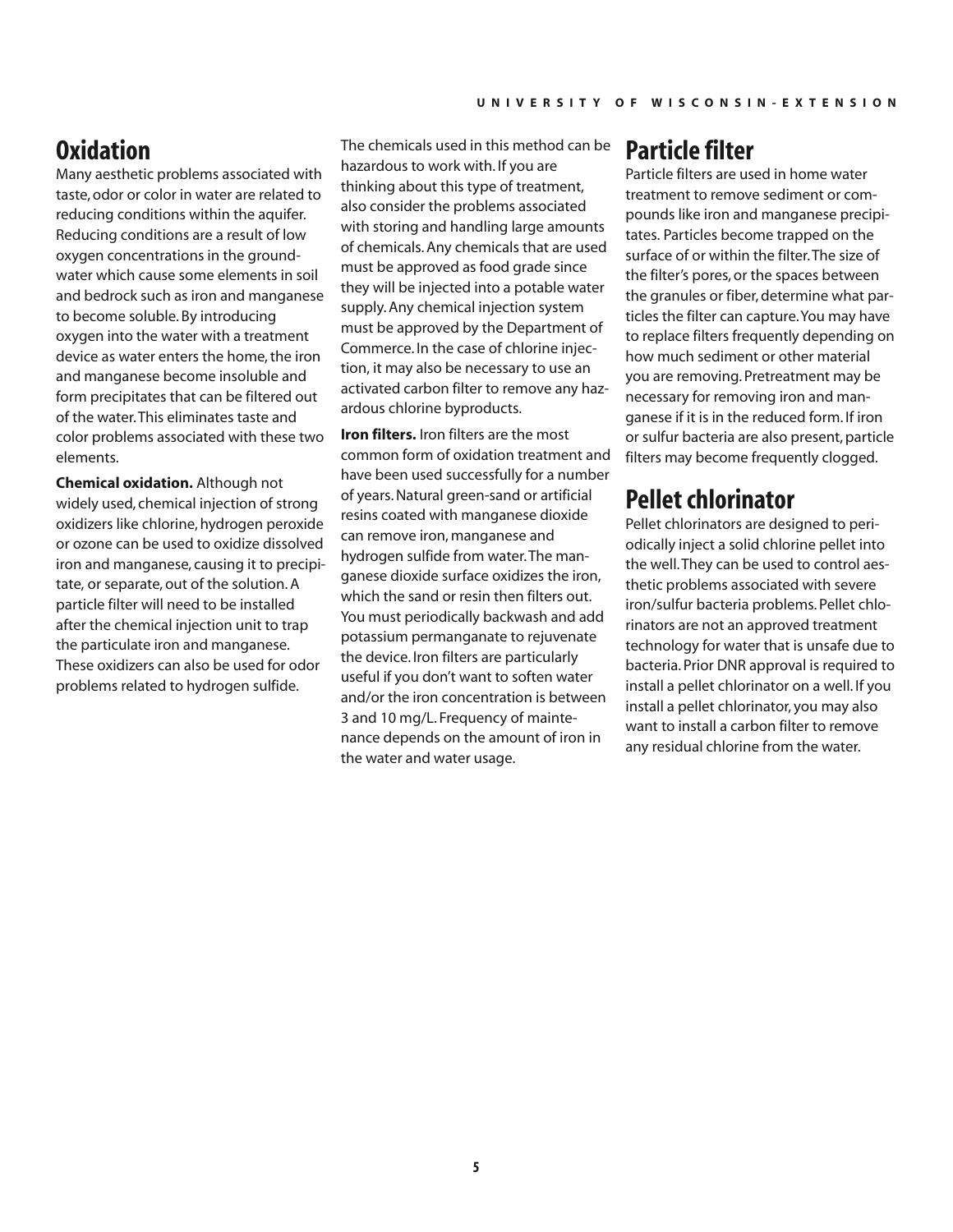#### **Reverse osmosis**

Reverse osmosis (RO) removes contaminants by forcing water through a membrane with microscopically small holes that allows water molecules, but not large compounds and microorganisms, to pass through.Water flushes away the contaminants captured by the membrane. Because they can only treat small amounts of water at a time, RO systems generally serve as point-of-use devices to purify water for drinking and cooking. In addition to the membrane, RO systems frequently include a sediment filter and carbon filter along with a storage tank to store treated water. Pressure and temperature will greatly affect the device's effectiveness.

Although they cannot remove 100% of chemicals in the water, RO units can remove more kinds of contaminants than any other single method except distillation. The RO process can remove organic chemicals, including some pesticides, but will not remove others which is why many RO systems also include an activated carbon filter (see"activated carbon"). RO units also waste large amounts of water. Only about 10% to 30% of the water entering the unit is recovered as treated water;the remainder is discharged as waste along with the contaminants.The membrane can also develop problems from precipitate buildup and scaling.To overcome this problem, pretreatment of water ahead of the reverse osmosis unit is sometimes necessary.The membranes are made of a variety of materials that differ in their effectiveness for different chemicals. Change the filters per manufacturer's recommendations or annually.

#### **Water softeners**

Water softeners are a very popular form of water treatment,since hard water is prevalent in Wisconsin.Calcium and magnesium from natural mineral sources cause hardness.Hard water can interfere with the cleaning action of soaps and detergents.Hard water is not a health concern and while some calcium can help prevent corrosion of plumbing,too much can cause scale buildup, particularly in hot water pipes,water heaters and fixtures.

Home water softeners use a synthetic resin or natural zeolite material that exerts a strong attraction on calcium, magnesium and other positively charged metal ions called cations.The resin is first saturated with charged ions of sodium from a salt (usually sodium chloride) solution.As water passes through the resin, the sodium exchanges with calcium and magnesium. Some softeners may also remove a limited amount of iron and manganese if they are in a soluble (reduced) form.When the resin's capacity to remove calcium and magnesium is filled, it must be recharged.

There are some disadvantages of water softeners.One is that they remove calcium and magnesium and substitute sodium if using sodium chloride salt. Sodium may have health implications for individuals on low sodium diets. If you must drink softened water, potassium chloride can be used in place of sodium chloride if you are concerned about limiting your sodium intake. Many people choose not to soften the faucet where they get their water for drinking and cooking.

Softening of outdoor water faucets is unnecessary.

## **A few words ofcaution**

If you have a health-related water quality problem, it is best to obtain a safe water supply before resorting to water treatment systems. If water treatment appears to be your only option, read this publication carefully to understand the limitations of the options.No system is foolproof and all require maintenance and/or monitoring to be sure they are working properly. Request written assurance from the supplier as to what contaminants the device is capable of removing, the unit's removal effectiveness, life expectancy of the unit, and annual maintenance and operating costs.

## **Diagnosing your water quality**

The following table illustrates some of the symptoms, causes and treatment options for the most common water quality problems in Wisconsin.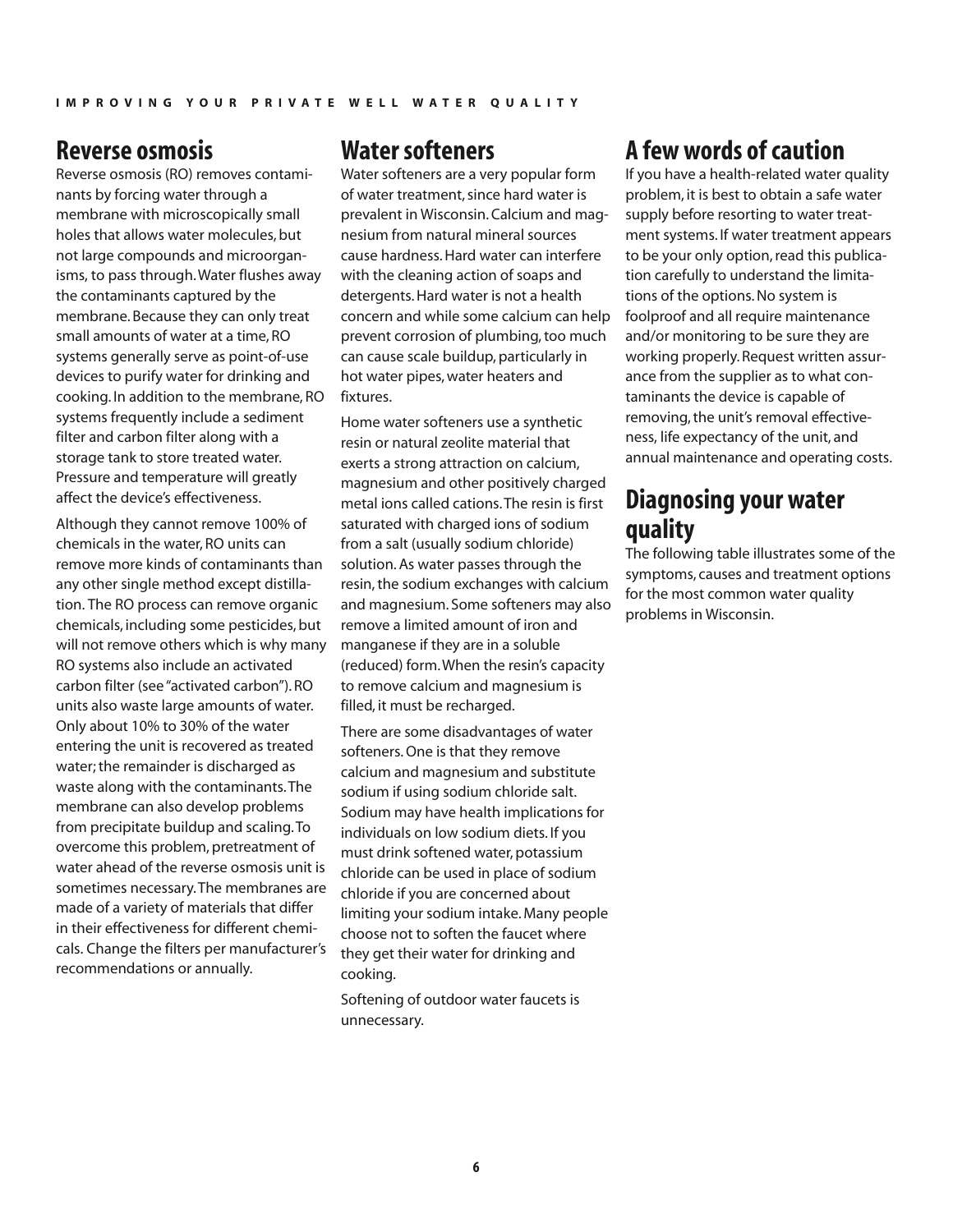| ï<br>うっしょう<br>Γ<br>  D.N.2 D.N.1<br>้ |  |
|---------------------------------------|--|
|                                       |  |
|                                       |  |
|                                       |  |
|                                       |  |
|                                       |  |
|                                       |  |
|                                       |  |
|                                       |  |
|                                       |  |
|                                       |  |
|                                       |  |
|                                       |  |

| Concern                | Symptoms/problems                                                                                                                                                                                                                  | Cause/source                                                                                                                                                                | Possible treatment methods                                                                                                                                                                                                                                                                                            | Additional information                                                                                                                                                                                                                                                                                                                                           |
|------------------------|------------------------------------------------------------------------------------------------------------------------------------------------------------------------------------------------------------------------------------|-----------------------------------------------------------------------------------------------------------------------------------------------------------------------------|-----------------------------------------------------------------------------------------------------------------------------------------------------------------------------------------------------------------------------------------------------------------------------------------------------------------------|------------------------------------------------------------------------------------------------------------------------------------------------------------------------------------------------------------------------------------------------------------------------------------------------------------------------------------------------------------------|
| Arsenic*               | Has no color, taste, or odor; detecting<br>this problem requires testing                                                                                                                                                           | Occurs naturally in soil and aquifer<br>minerals.                                                                                                                           | otherwise distillation, reverse osmosis,<br>or reconstruction has been successful<br>In some areas new well construction<br>at reducing arsenic concentrations;<br>or anion exchange.                                                                                                                                 | and after treatment to ensure that the<br>well each year. Since water treatment<br>The arsenic standard is 0.010 mg/L. If<br>you detect arsenic in your water, it is<br>arsenic, it is important to test before<br>recommended that you retest your<br>is less effective for some forms of<br>device is working properly.                                        |
| Coliform bacteria*     | color or odor may indicate a problem<br>nesses may occur if harmful bacteria<br>with coliform bacteria. Intestinal ill-<br>testing. A sudden change in taste,<br>Detecting this problem requires<br>like E. coli are also present. | surface water or wastes to seep into<br>Well construction and/or plumbing<br>defects; wells installed in fractured<br>bedrock that allow bacteria from<br>groundwater.      | then follow DNR recommended proce-<br>existing one. If this fails, chlorination or<br>to install a new well or reconstruct the<br>bacteria problems it may be necessary<br>UV treatment may be used only with<br>Correct any well construction faults,<br>dure for disinfection. For recurring<br>prior DNR approval. | coliform bacteria indicates a pathway<br>bacteria are generally not considered<br>unsanitary conditions that should be<br>$\overline{5}$<br>A sanitary well should not contain<br>coliform bacteria. The presence of<br>for harmful pathogens such as E.<br>harmful they are an indication of<br>to enter the well. While coliform<br>investigated and corrected |
| Chlorine               | Water smells like chlorine.                                                                                                                                                                                                        | Result of pellet chlorinator or well<br>disinfection process.                                                                                                               | Activated carbon.                                                                                                                                                                                                                                                                                                     | If caused by one-time well disinfection,<br>the chlorine will dissipate over time.                                                                                                                                                                                                                                                                               |
| Cloudiness             | Cloudy or gritty water; water pipes,<br>filters and water heater may be<br>plugged up.                                                                                                                                             | or gases forming in the water due to<br>through the well screen. Precipitates<br>changes in temperature or pressure.<br>Fine sand, silt and clay passing                    | water to prevent precipitation of scale.<br>Б<br>Repair or replace well screen. Install<br>physical filter system or soften the                                                                                                                                                                                       | result of blasting or construction activ-<br>Cloudy or gritty water may occur as a<br>after rainfall and snowmelt, rock frac-<br>ities. If cloudy water routinely occurs<br>well or well may have a leaky casing;<br>movement of surface water into the<br>tures may be allowing rapid water<br>also be aware of possible bacterial<br>contamination.            |
| Copper*                | Blue green stains on sinks and other<br>bathroom fixtures. Detecting this<br>problem may require testing.                                                                                                                          | household plumbing. Corrosive water<br>pipes will often cause elevated levels<br>that comes in contact with copper<br>Copper is a common material in<br>of copper in water. | tion; or use reverse osmosis or distilla-<br>tion to reduce copper concentration.<br>corrosive to prevent copper dissolu-<br>Install a neutralizing filter if water is                                                                                                                                                | allow water to run for a period of time<br>before drinking. This will often lower<br>generally a result of water sitting in<br>Because elevated copper levels are<br>contact with household plumbing,<br>The copper standard is 1.3 mg/L.<br>concentration to a safe level.                                                                                      |
| <b>Corrosive Water</b> | Blue green stains on bathroom<br>fixtures. Pinhole leaks in pipes.                                                                                                                                                                 | hardness that reacts with household<br>Acidic water or water with very low<br>plumbing.                                                                                     | problem is attributable to low pH; or<br>install plumbing made of materials<br>Install a neutralizing filter if the<br>that resist corrosion.                                                                                                                                                                         | amounts of health-related contami-<br>nants such as copper and lead. (See<br>Copper and Lead for more details).<br>Corrosion may also increase the                                                                                                                                                                                                               |

\* Indicates a contaminant with potential health implications. \* Indicates a contaminant with potential health implications.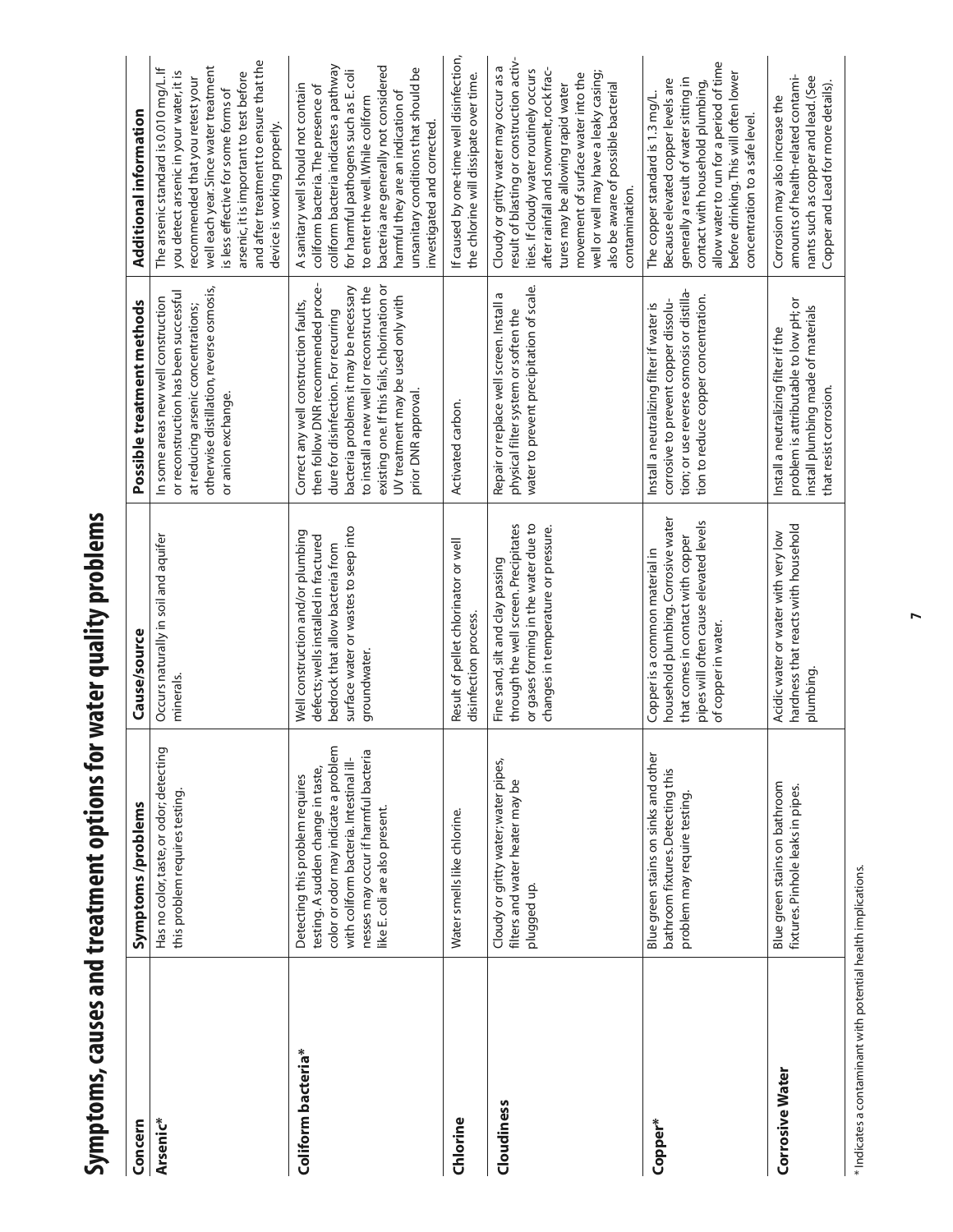| .<br>.<br>.                                                                                       |
|---------------------------------------------------------------------------------------------------|
|                                                                                                   |
| The state of the state and the state<br>;<br>;                                                    |
|                                                                                                   |
| ここり ここりりこ<br>こうくうき こうしょう                                                                          |
| ľ                                                                                                 |
| + <b>マタイ シンシニイン</b>                                                                               |
| $\frac{1}{2}$<br>֦֧֦֦֧֦֧֦֧֦֧֦֧֦֧֦֧֦֧֦֧֦֧֦֧֦֧֦֧֦֧֦֧֦֧֧֧֦֧֦֧֧֦֧֚֚֚֚֬֝֓֓֞֡֓֓֞֡֓֬֓֓֡֓֬֓֓֞֡֓֬֞֓֡֬֬֓֞֓֬ |
|                                                                                                   |

| Concern                             | Symptoms/problems                                                                                                                                                   | Cause/source                                                                                                                                                                                                                                                                                  | Possible treatment methods                                                                                                                                                                   | <b>Additional information</b>                                                                                                                                                                                                                                |
|-------------------------------------|---------------------------------------------------------------------------------------------------------------------------------------------------------------------|-----------------------------------------------------------------------------------------------------------------------------------------------------------------------------------------------------------------------------------------------------------------------------------------------|----------------------------------------------------------------------------------------------------------------------------------------------------------------------------------------------|--------------------------------------------------------------------------------------------------------------------------------------------------------------------------------------------------------------------------------------------------------------|
| Chloride                            | Blackening and pitting of stainless<br>steel.                                                                                                                       | leaching of road salt, fertilizers, septic<br>Very high chloride levels from<br>systems or landfills.                                                                                                                                                                                         | Use chloride resistant metals or anion<br>exchange.                                                                                                                                          | sive hardness and sulfate may indicate<br>elevated chloride levels can occur nat-<br>urally in some parts of the state. Exces-<br>Naturally occurring chloride levels are<br>generally less than 20 mg/L, although<br>a natural source of chloride.          |
| Fluoride*                           | Yellowish mottled teeth; tests showing<br>elevated levels of fluoride.                                                                                              | mineral sources or industrial wastes.<br>Fluoride that leaches from natural                                                                                                                                                                                                                   | Activated carbon, distillation, anion<br>exchange or reverse osmosis.                                                                                                                        | prevent tooth decay in children; levels<br>Fluoride less than 2 mg/L helps<br>greater than 2 mg/L may cause<br>mottling of teeth.                                                                                                                            |
| Hardness                            | Formation of scale, particularly within<br>the water heater; scale deposits on<br>faucets or utensils, soap scum.                                                   | from soil and aquifer minerals contain-<br>Dissolved calcium and magnesium<br>ing limestone or dolomite.                                                                                                                                                                                      | Ion exchange (water softener).                                                                                                                                                               | CaCO <sub>3</sub> . Hard water is generally higher<br>hardness greater than 150 mg/L as<br>in alkalinity and less corrosive than<br>soft water. Scale formation in water<br>heater can decrease water heater<br>Water is considered hard when<br>efficiency. |
| Hydrogen Sulfide                    | Water smells like rotten eggs.                                                                                                                                      | sulfur. Source may be naturally occur-<br>reducing bacteria (see also Iron and/<br>Hydrogen sulfide, a reduced form of<br>organic matter. May be caused by<br>ring if water has passed through<br>reaction with anode rod in water<br>heater or produced by a sulfate<br>or Sulfur Bacteria). | of aluminum or other metal; otherwise<br>in the hot water heater with one made<br>replacing the magnesium anode rod<br>If only present in hot water, first try<br>use aeration or oxidation. | more noticeable in hot water. It causes<br>no harmful health effects at low levels,<br>This is the most common odor and is<br>but may cause air quality problems.                                                                                            |
| Iron and/or Manganese<br>(reduced)  | brown (iron) or black particles (man-<br>red-brown or black stains on fixtures<br>Water clear when drawn but red-<br>ganese) appear as water stands;<br>or laundry. | Acidic or reduced groundwater can<br>solution as water comes in contact<br>dissolve naturally occurring iron or<br>manganese from soil or bedrock.<br>Color caused by reduced iron or<br>manganese precipitating out of<br>with oxygen.                                                       | iron levels); iron filter (<15 mq/L iron<br>Water softener (hard water and low<br>+ manganese); chemical oxidation<br>or aeration and physical filter (>10<br>mg/Liron).                     | many parts of the state. The second-<br>Iron is a major aesthetic problem in<br>ary drinking water standards of 0.3<br>mg/L for iron and 0.05 mg/L man-<br>ganese are based on aesthetic<br>effects in water.                                                |
| Iron and/or Manganese<br>(oxidized) | Water contains red-brown (iron) or<br>black (manganese) particles when<br>drawn.                                                                                    | faucet; iron particles from corrosion<br>Oxidized iron or manganese due to<br>exposure of water to air prior to<br>of old pipes or equipment.                                                                                                                                                 | · Particle filter.                                                                                                                                                                           | same as for oxidized<br>$\bullet$                                                                                                                                                                                                                            |

\* Indicates a contaminant with potential health implications. \* Indicates a contaminant with potential health implications.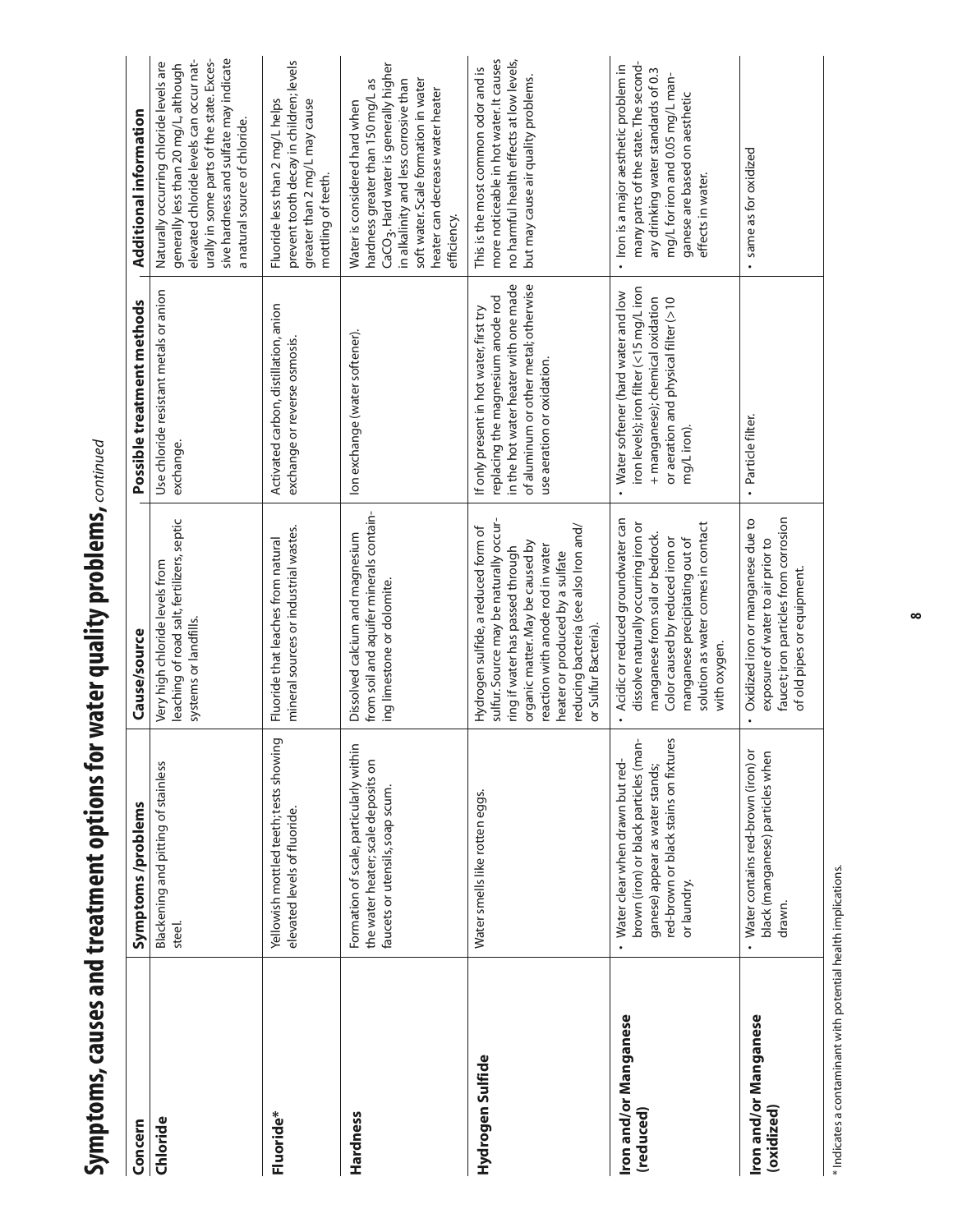| Concern                               | Symptoms/problems                                                                                                   | Cause/source                                                                                                                                                            | Possible treatment methods                                                                                                                                                                                                                                                                                                                          | Additional information                                                                                                                                                                                                                                                                                                                                       |
|---------------------------------------|---------------------------------------------------------------------------------------------------------------------|-------------------------------------------------------------------------------------------------------------------------------------------------------------------------|-----------------------------------------------------------------------------------------------------------------------------------------------------------------------------------------------------------------------------------------------------------------------------------------------------------------------------------------------------|--------------------------------------------------------------------------------------------------------------------------------------------------------------------------------------------------------------------------------------------------------------------------------------------------------------------------------------------------------------|
| Iron and/or Sulfur Bacteria           | nous growth in water tanks or toilets,<br>Odors, oily film on water and gelati-<br>corrosion of plumbing equipment. | produce slime build-up in well screens,<br>Naturally occurring bacteria that<br>pipes and plumbing.                                                                     | reducing bacteria, removing or replac-<br>Periodic chlorination of the well using<br>(prior DNR approval is required). If the<br>ing the magnesium anode in the hot<br>DNR recommended procedure can<br>often help control the problem; for<br>severe problems pellet chlorinator<br>problems are caused by sulfate-<br>water heater may also help. | difficult to totally eliminate iron and/or<br>sulfur bacteria; therefore prevention is<br>these bacteria or organic material that<br>process to prevent the introduction of<br>concern but are often a nuisance. It is<br>should be taken during the drilling<br>the best safeguard. All precautions<br>These bacteria are not a health<br>can nourish them. |
| Lead*                                 | Has no color, taste or odor; detecting<br>this problem requires testing.                                            | may also be a source, if they are made<br>plumbing systems. Bathroom fixtures<br>common component of household<br>Before 1985 lead solder was a<br>of brass and bronze. | or use reverse osmosis or distillation to<br>corrosive to prevent lead dissolution;<br>Install a neutralizing filter if water is<br>reduce lead concentration.                                                                                                                                                                                      | Because the source of the lead is gen-<br>erally the household plumbing, allow<br>before drinking. This will often lower<br>water to run for a period of time<br>The lead standard is 0.015 mg/L.<br>concentration to a safe level.                                                                                                                          |
| Nitrate*                              | Has no color, taste or odor; detecting<br>this problem requires testing.                                            | systems or the breakdown of organic<br>Nitrogen from fertilizers, manure<br>storage, waste spreading, septic<br>matter and wastes.                                      | Anion exchange, distillation, reverse<br>osmosis.                                                                                                                                                                                                                                                                                                   | women who are pregnant should avoid<br>erally indicates water is being impacted<br>drinking water that contains more than<br>by local land-use and may also indicate<br>presence of nitrate above 2 mg/L gen-<br>Infants less than 6 months of age and<br>10 mg/L of nitrate-nitrogen. The<br>other potential contaminants.                                  |
| Organic Matter                        | Water smells musty or earthy.                                                                                       | Compounds from decomposition of<br>natural organic matter entering the<br>water supply.                                                                                 | Activated carbon, oxidation                                                                                                                                                                                                                                                                                                                         |                                                                                                                                                                                                                                                                                                                                                              |
| Tannins                               | Yellowish cast to water even after soft-<br>ening and/or filtering.                                                 | organic matter content or decaying<br>Tannins are picked up when water<br>passes through soils with high<br>vegetation.                                                 | Anion exchange, oxidation                                                                                                                                                                                                                                                                                                                           |                                                                                                                                                                                                                                                                                                                                                              |
| Pesticides*                           | Has no color, taste or odor; detecting<br>this problem requires testing.                                            | where they have been applied, spilled<br>Leaching of pesticides from places<br>or stored                                                                                | Activated carbon, distillation. Reverse<br>osmosis may be effective for some<br>pesticides.                                                                                                                                                                                                                                                         | You may suspect this problem if pesti-<br>cides are used or handled near your<br>water supply.                                                                                                                                                                                                                                                               |
| Radioactivity*                        | Has no color, taste or odor; detecting<br>this problem requires testing.                                            | radium in some granite and sandstone<br>Naturally occurring radon and/or<br>aquifers.                                                                                   | Aeration to remove radon. Distillation,<br>reverse osmosis or water softener for<br>radium.                                                                                                                                                                                                                                                         | talline granite aquifer of north central<br>drilled in the deep sandstone of Wis-<br>More likely to be a problem in wells<br>consin's eastern aquifer or the crys-<br>part of the state.                                                                                                                                                                     |
| Volatile Organic Compounds*<br>(VOCs) | Water smells like gasoline or chemical<br>solvents. At low levels may require<br>testing.                           | underground storage tanks and other<br>Gasoline, solvents, or cleaning agents<br>improper waste disposal, leaking<br>from chemical spills, pump oils,<br>sources.       | Activated carbon, vented distillation or<br>aeration.                                                                                                                                                                                                                                                                                               | Owners whose wells have VOCs above<br>health advisory levels should contact<br>eligible for well compensation funds<br>the DNR for assistance. They may be<br>to help with the cost of a new well.                                                                                                                                                           |

**9**